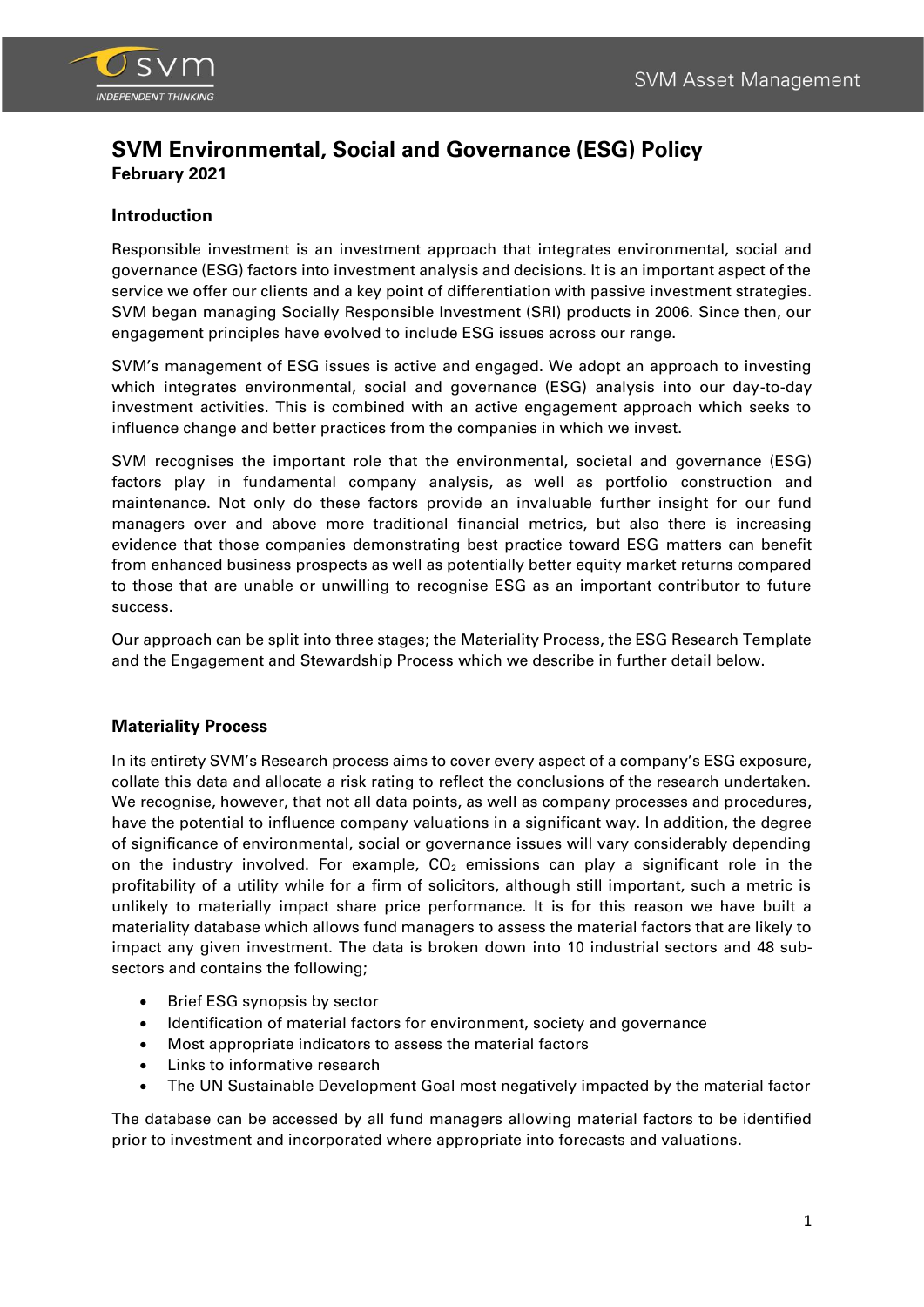

## **ESG Research Template**

The ESG Research Template encompasses a number of functions including attributing a risk rating and ESG score to our investments. The document also serves as a record for our engagement activities and is accessible to all fund managers through our centralised Bloomberg note system.

Data can be uploaded from this document allowing portfolio managers to see such information at a company level as well as an aggregated portfolio level. With 13 high level factors and 25 points of reference the issues we cover are listed below. As these areas in turn become the focus for our engagement activities, where we strive to seek better practices and policies from the companies in which we invest, we in turn believe this contributes to the aims and ethos of the UN Sustainable Development Goals, the most relevant to each high-level factor are also listed below;

| <b>Climate &amp; Emissions</b>                                                                                                    |                                                                                                     |  |  |  |  |  |
|-----------------------------------------------------------------------------------------------------------------------------------|-----------------------------------------------------------------------------------------------------|--|--|--|--|--|
| 13 GLIMATE<br>AFFORDABLE AND<br>CLEAN ENERGY<br><b>12</b> RESPONSIBLE<br>AND PRODUCTION                                           | Green House Gas CO <sub>2e</sub> intensity<br>Comparison sector average<br>Trends and targets       |  |  |  |  |  |
| <b>Energy</b>                                                                                                                     |                                                                                                     |  |  |  |  |  |
| AFFORDABLE AND<br>CLEAN ENERGY<br>13 GLIMATE                                                                                      | MwH intensity<br>$\bullet$<br>Comparison sector average<br>% Renewable Energy<br>Trends and targets |  |  |  |  |  |
| Water                                                                                                                             |                                                                                                     |  |  |  |  |  |
| <b>6</b> CLEANWATER<br><b>14 LIFE</b> BELOW WATER                                                                                 | $M3$ intensity<br>$\bullet$<br>Trends and targets<br>Comparison sector average                      |  |  |  |  |  |
| <b>Waste</b>                                                                                                                      |                                                                                                     |  |  |  |  |  |
| 15 UFE<br><b>CONSUMPTION</b><br>AND PRODUCTION                                                                                    | Tonnes intensity<br>% Recycled<br>Comparison sector average<br><b>Trends and targets</b>            |  |  |  |  |  |
| <b>Ecological Impact</b>                                                                                                          |                                                                                                     |  |  |  |  |  |
| <b>17 PARTNERSHIPS</b><br><b>14 LIFE</b> BELOW WATER<br>$15$ ON LAND<br><b>RESPONSIBLE</b><br>CONSUMPTION<br><b>WD PRODUCTION</b> | Reporting and commitments<br>UN SDG alignment/GRI Reporting                                         |  |  |  |  |  |

## **Environmental Factors**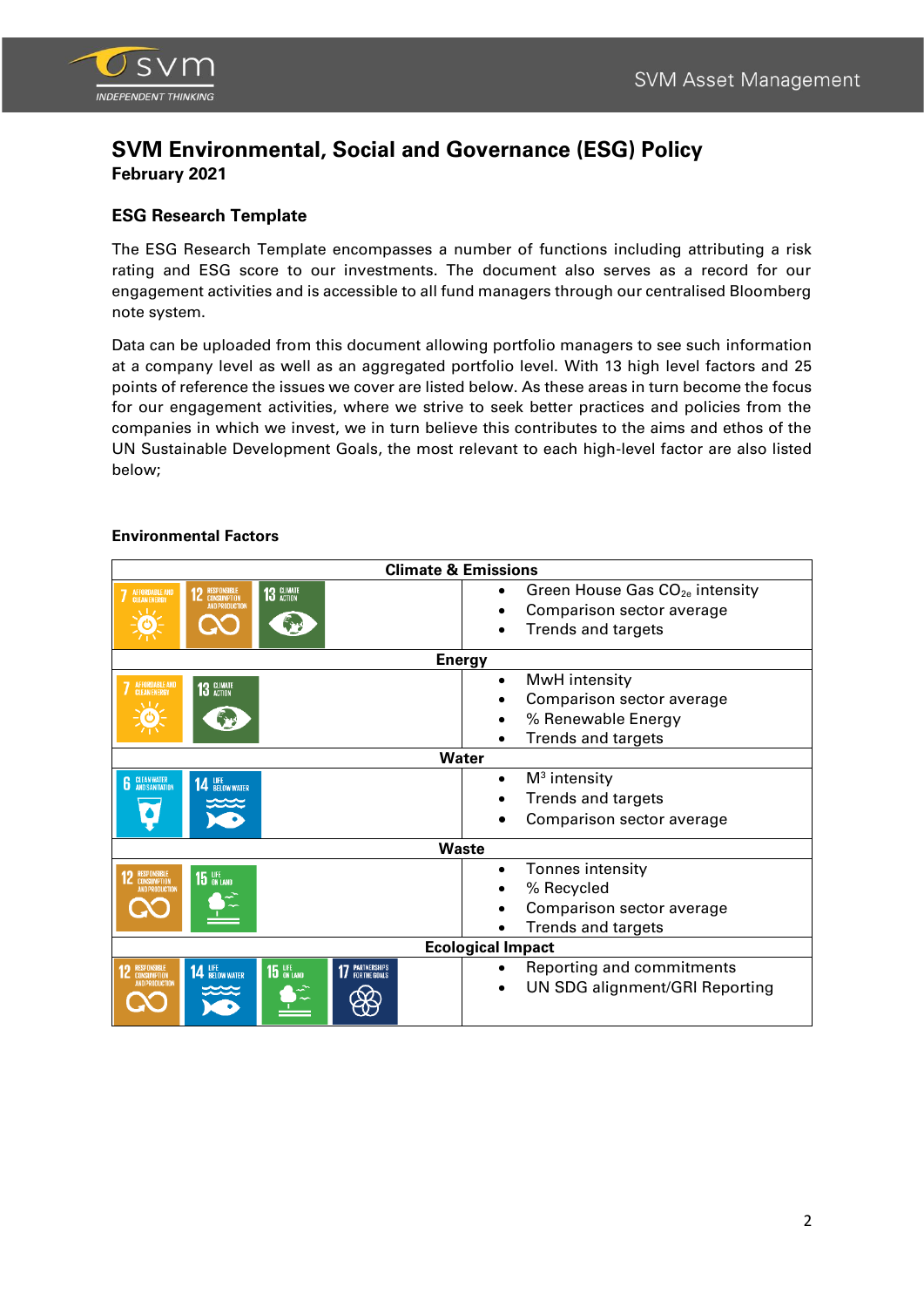

**Social Factors**

| <b>Health &amp; Safety</b>                         |                              |                                      |                                              |                        |  |                                      |  |  |
|----------------------------------------------------|------------------------------|--------------------------------------|----------------------------------------------|------------------------|--|--------------------------------------|--|--|
| GOOD HEALTH<br>And Well-Being<br>3                 | <b>8</b> DECENT WORK AND     |                                      |                                              |                        |  | <b>Statistics and trends</b>         |  |  |
|                                                    |                              |                                      |                                              |                        |  | Comparison sector average            |  |  |
|                                                    |                              |                                      |                                              |                        |  |                                      |  |  |
| <b>Human Rights</b>                                |                              |                                      |                                              |                        |  |                                      |  |  |
| 1 NO <sub>POVERTY</sub>                            | 8 DECENT WORK AND            | REDUCED<br>INEQUALITIES<br>10        |                                              |                        |  | Human rights policy assessment       |  |  |
| <b>NYAYAN</b>                                      |                              |                                      |                                              |                        |  |                                      |  |  |
| <b>Supply Chain</b>                                |                              |                                      |                                              |                        |  |                                      |  |  |
|                                                    |                              |                                      |                                              |                        |  | Supplier adoption of company ESG     |  |  |
| 1 <sup>NO</sup><br>POVERTY                         | 8 DECENT WORK AND            | <b>10 REDUCED</b>                    | RESPONSIBLE<br>Consumption<br>And production | <b>17 PARTNERSHIPS</b> |  | policies                             |  |  |
| <b>Treat</b>                                       |                              | $\equiv$                             |                                              |                        |  | Supplier audit / risk assessment     |  |  |
|                                                    |                              |                                      |                                              |                        |  |                                      |  |  |
|                                                    |                              |                                      |                                              |                        |  |                                      |  |  |
| <b>Human Capital</b>                               |                              |                                      |                                              |                        |  |                                      |  |  |
|                                                    |                              | GENDER<br>EQUALITY<br>$\overline{5}$ | 8 DEGENT WORK AND                            | 10 REDUCED             |  | Diversity record                     |  |  |
| NO<br>Poverty                                      | QUALITY<br>Education         |                                      |                                              |                        |  | <b>Compensation disclosure</b>       |  |  |
| <b>AXAX</b>                                        |                              |                                      |                                              |                        |  | Employee training, development and   |  |  |
|                                                    |                              |                                      |                                              |                        |  | engagement<br>Employee loyalty       |  |  |
|                                                    |                              |                                      |                                              |                        |  |                                      |  |  |
| Comparisons sector averages<br><b>Compensation</b> |                              |                                      |                                              |                        |  |                                      |  |  |
| <b>17</b> PARTNERSHIPS                             |                              |                                      |                                              |                        |  | <b>ESG</b> remuneration              |  |  |
|                                                    |                              |                                      |                                              |                        |  |                                      |  |  |
|                                                    |                              |                                      |                                              |                        |  |                                      |  |  |
| <b>Product Liability and Life Cycle Management</b> |                              |                                      |                                              |                        |  |                                      |  |  |
| 1 <sup>NO</sup> POVERTY                            | 2 ZERO                       | <b>3</b> GOOD HEALTH                 | QUALITY<br>Education<br>Δ                    | <b>6</b> CLEANWATER    |  | Product service nature and alignment |  |  |
| <b>Axash</b>                                       | {{{                          |                                      |                                              |                        |  | to UN SDG's                          |  |  |
|                                                    |                              |                                      |                                              |                        |  |                                      |  |  |
| AFFORDABLE AND<br>Gleanenergy                      | <b>9 INDUSTRY.INNOVATION</b> | 11 SUSTAINABLE CITIES                | <b>13 GLIMATE</b>                            | 15 <b>UFE</b>          |  |                                      |  |  |
|                                                    |                              |                                      |                                              |                        |  |                                      |  |  |
|                                                    |                              |                                      |                                              |                        |  |                                      |  |  |
| <b>PARTNERSHIPS</b>                                |                              |                                      |                                              |                        |  |                                      |  |  |
|                                                    |                              |                                      |                                              |                        |  |                                      |  |  |
|                                                    |                              |                                      |                                              |                        |  |                                      |  |  |
| <b>Corporate Citizenship</b>                       |                              |                                      |                                              |                        |  |                                      |  |  |
| 1 NO <sub>POVERTY</sub>                            | 2 ZERO                       | 3 GOOD HEALTH                        | <b>16 PEACE, JUSTICE</b>                     | 17 PARTNERSHIPS        |  | Philanthropy                         |  |  |
|                                                    |                              |                                      | <b>INSTITUTIONS</b>                          |                        |  | Code of Conduct                      |  |  |
| <b>RATH</b>                                        |                              |                                      |                                              |                        |  |                                      |  |  |
|                                                    |                              |                                      |                                              |                        |  |                                      |  |  |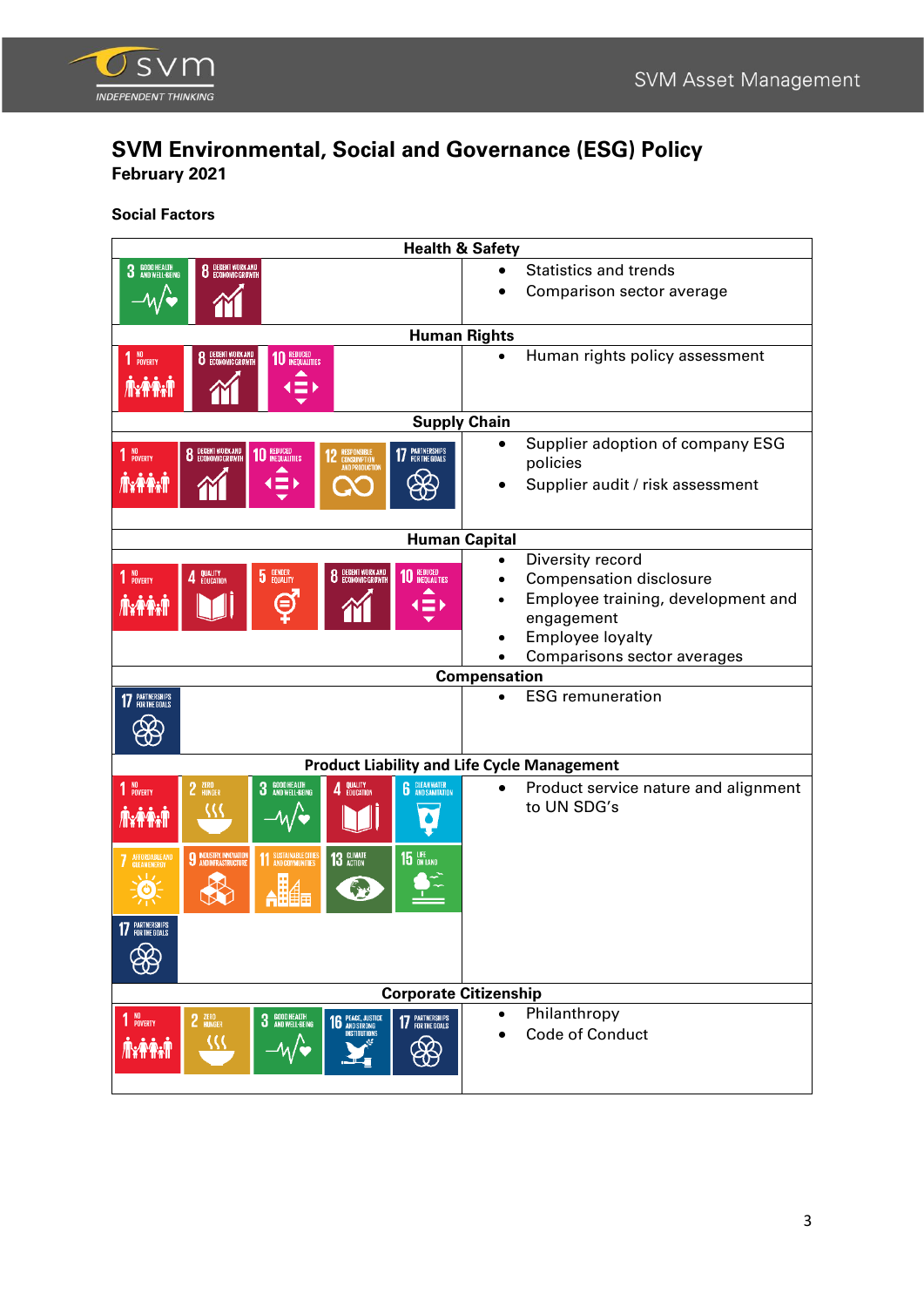

## **Governance**

An adjustment is made to the calculated score where a company is in breach of corporate governance best practice. Due to the work intensive nature of this area we employ proxy advisors ISS to conduct the research on our behalf to ensure all meetings receive the appropriate coverage. ISS base their research on 4 key tenets;

- **Accountability**
- Stewardship
- Independence
- Transparency

Best practice is derived from a number of sources including, but not limited to, the following;

- The UK Corporate Governance Code
- The AIC Code of Corporate Governance
- Pensions and Lifetime Savings Association Corporate Governance Policy and Voting Guidelines

SVM votes at all AGM's and EGM's and, where acceptable governance standards are not applied, we will vote against the appropriate item on the agenda. Company management are informed where we vote against their recommendations.

This overall research process is designed to ensure all significant ESG matters are covered in a systematic manner allowing areas of improvement to be identified and to form the basis of our company engagement.

To ensure standardisation and the quality of the data all research, with the exception of governance work by ISS, is undertaken in-house and the template is not used as simply a questionnaire for companies to complete themselves. With access to both this document and the materiality database investment managers can integrate ESG not only into their investment decisions, but also on-going portfolio maintenance. The intensive nature of the work involved means investments with a portfolio value of less than 1% are addressed through the materiality process as well as an ESG summary analysis which, making use of publicly available data, allows for an initial score to be made as well as measurement of relevant data such as greenhouse gas emissions. Where requested by the relevant fund manager this can be escalated to a full analysis as described above.

Research conclusions are represented by a risk rating based on the perceived ESG risk for the investment as well as a commentary outlining the most relevant matters for the investment case. The score attributed is not intended to be used in investment decisions as we believe this is too crude a method to address this complex subject. Instead the scoring system is used internally as a guide for prioritising research and engagement.

ESG data is made available to fund managers, wherever possible, in both an absolute and relative manner allowing comparisons to be made on issues such as water and energy consumption, lost time injury rates and staff turnover across sectors and peer groups.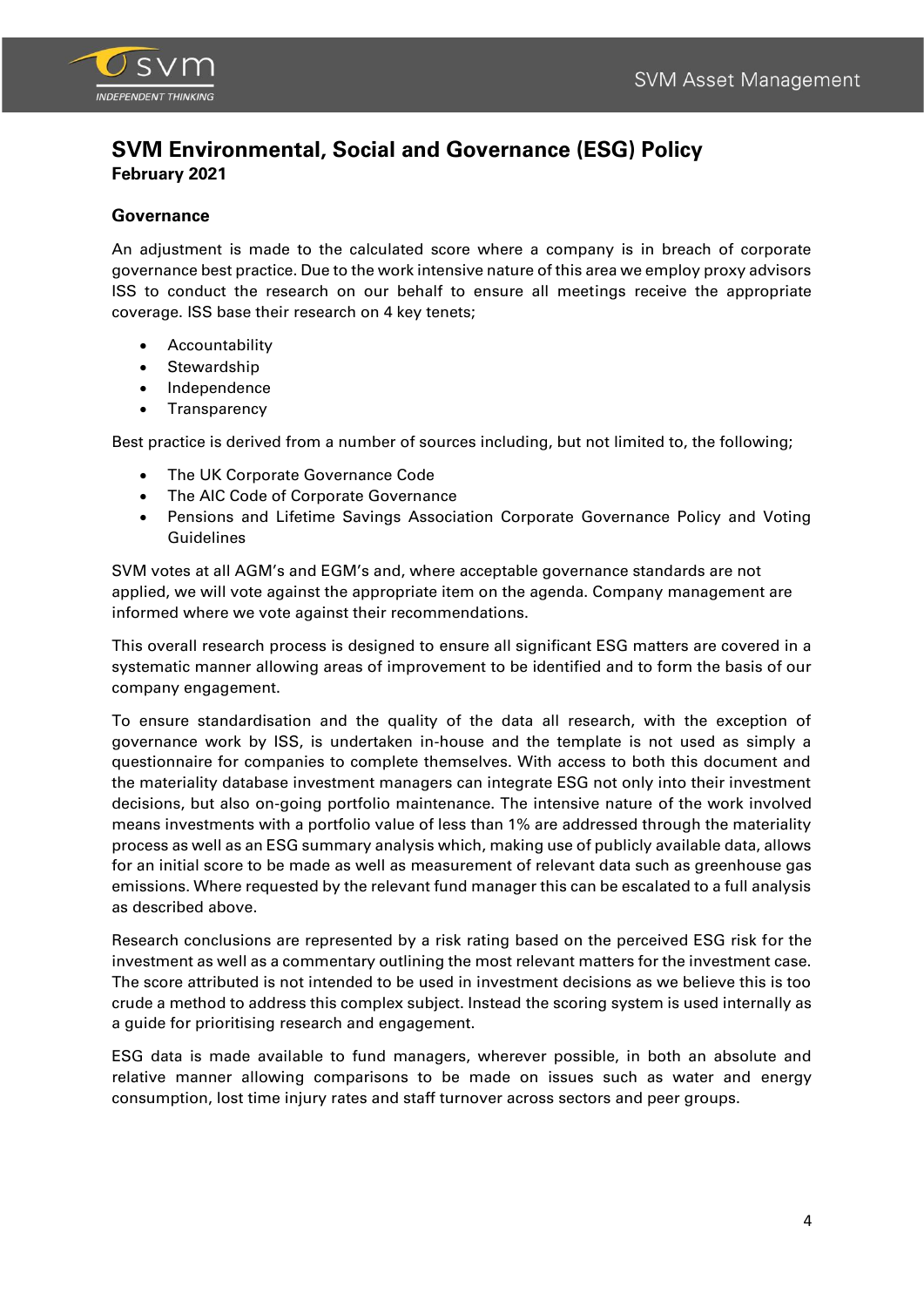

### **Engagement and Stewardship Process**

Engagement and stewardship play an important role in our investment process. Engagement not only allows us to check our research conclusions but also provides a valuable source of information not necessarily readily available in company documentation. It is through engagement that we can assess the potential for improvement in a poorly performing management or company, in both ESG and financial terms, which in turn should add value for our clients as such positive change is reflected in market valuations. It is a given that an investment with an unexpectedly market beating financial profile will outperform while there is growing evidence to suggest the same can be applied to those companies where environmental, social and governance factors show a similar positive trend. It is for this reason we use engagement to promote change and improvement where we have identified issues with the potential to be addressed. Both engagement and stewardship are viewed as long term practices with any change achieved in terms of company practice and procedure often happening over a multi-year period. Where no progress is made the manager's ultimate action would be to divest from the investment concerned where inaction is viewed as potentially impacting shareholder value. In practice this is a rare event as both parties are positioned to benefit from the engagement activities.

#### **Screening and Exclusions**

With the exception of the SVM All Europe SRI Fund, which employs negative screening in accordance with its Socially Responsible Investment Statement, our approach to responsible investment involves ESG integration, rather than screening. By employing a minimal level of negative screening, we are giving ourselves the potential to influence more companies than a broader exclusionary policy would allow.

### **Transparency**

In order to be fully transparent we record and report on all our ESG activities. Records of our voting activity is published on our website 30 days after meetings. We publish a quarterly ESG report on our website which includes total number of engagements, the companies engaged with and the topic of engagement.

#### **Asset Classes**

SVM primarily invest in listed equities. From time to time portfolios may include private equity holdings. SVM manages a mixed asset portfolio which combine equities and fixed income, in the form of UK government debt. We engage with all companies where we have identified ESG issues or concerns and we vote on all securities that we are entitled to do so.

### **Climate Change**

SVM supports the Task Force on Climate-related Financial Disclosures (TCFD) recommendations. Climate change is assessed through the analysis of company products as well as all associated processes used to produce finished goods and services. The data collected is assessed both on an absolute and relative basis for the industry concerned. This is then embedded into the climate element of the risk factor allocated to each investment from an overall ESG perspective.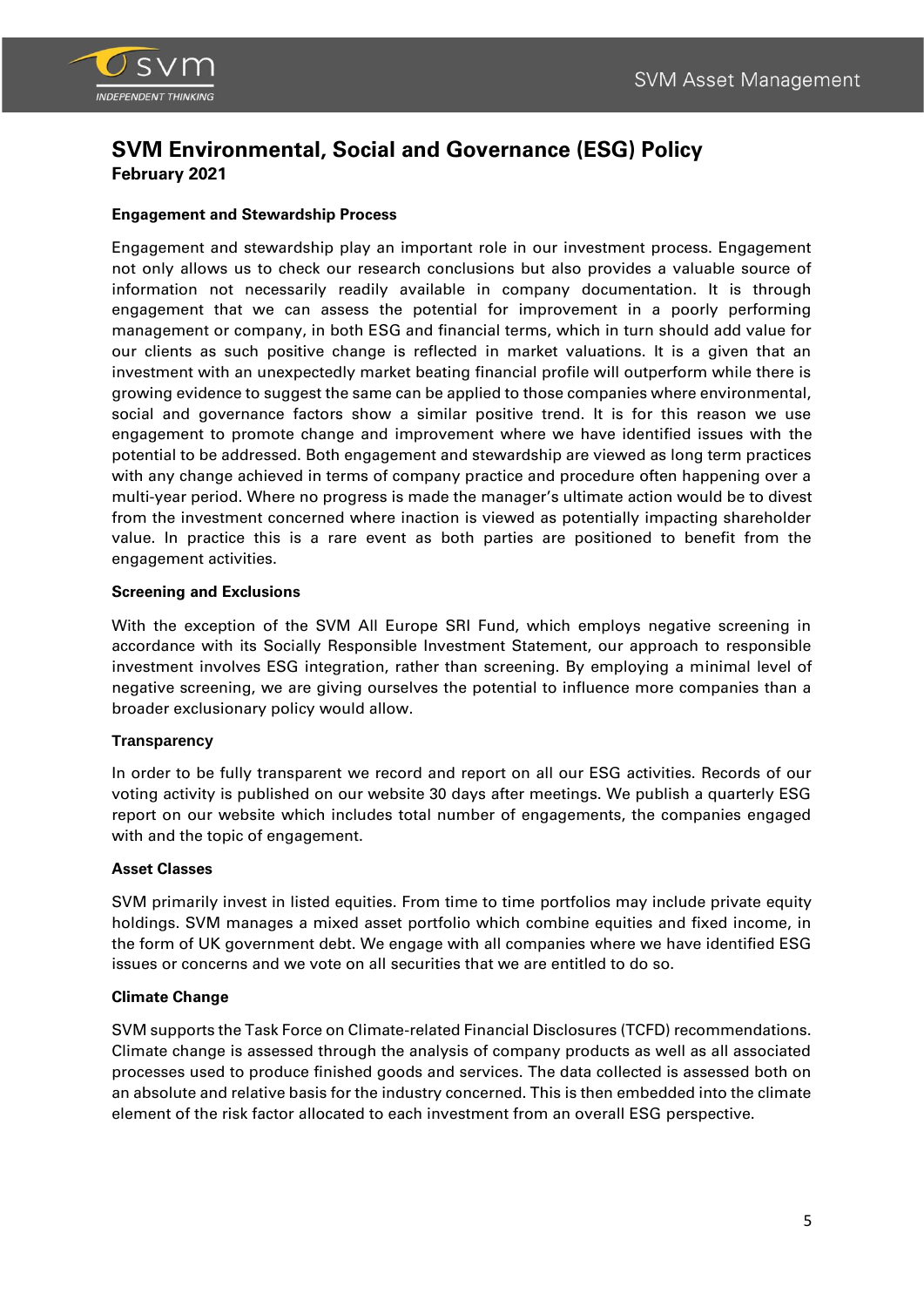

### **Associations**

### Principles for Responsible Investment (PRI)

SVM became a signatory to the UN supported PRI in April 2018. In signing we committed to adopt and implement the six Principles for Responsible Investment developed by an international group of institutional investors reflecting the increasing relevance of environmental, social and corporate governance issues to investment practices. The principles are:

- 1. We will incorporate ESG issues into investment analysis and decision-making processes.
- 2. We will be active owners and incorporate ESG issues into our ownership policies and practices.
- 3. We will seek appropriate disclosure on ESG issues by the entities in which we invest.
- 4. We will promote acceptance and implementation of the Principles within the investment industry.
- 5. We will work together to enhance our effectiveness in implementing the Principles.
- 6. We will each report on our activities and progress towards implementing the Principles.

### UK Stewardship Code

The FCA's Conduct of Business Sourcebook requires SVM to make a public disclosure regarding our broad support of the UK Stewardship Code principles. SVM has produced a disclosure statement detailing how SVM applies the seven principles of the stewardship code. The principles are:

- 1. Publicly disclose their policy on how they will discharge their stewardship responsibilities.
- 2. Have a robust policy on managing conflicts of interest in relation to stewardship which should be publicly disclosed.
- 3. Monitor their investee companies.
- 4. Establish clear guidelines on when and how they will escalate their stewardship activities.
- 5. Be willing to act collectively with other investors where appropriate.
- 6. Have a clear policy on voting and disclosure of voting activity.
- 7. Report periodically on their stewardship and voting activities.

The FRC has revised the Code, which came into effect on 1 January 2020. The new Code contains 12 principles for asset managers and requires them to produce a Stewardship Report explaining how the Code has been applied. This report is required to be submitted to the FRC by the 31 March 2021 and an updated list of signatories will be published by the FRC later in the year. SVM Asset Management Limited intends to comply with the 2020 Code and we have submitted our report within the 31 March 2021 deadline.